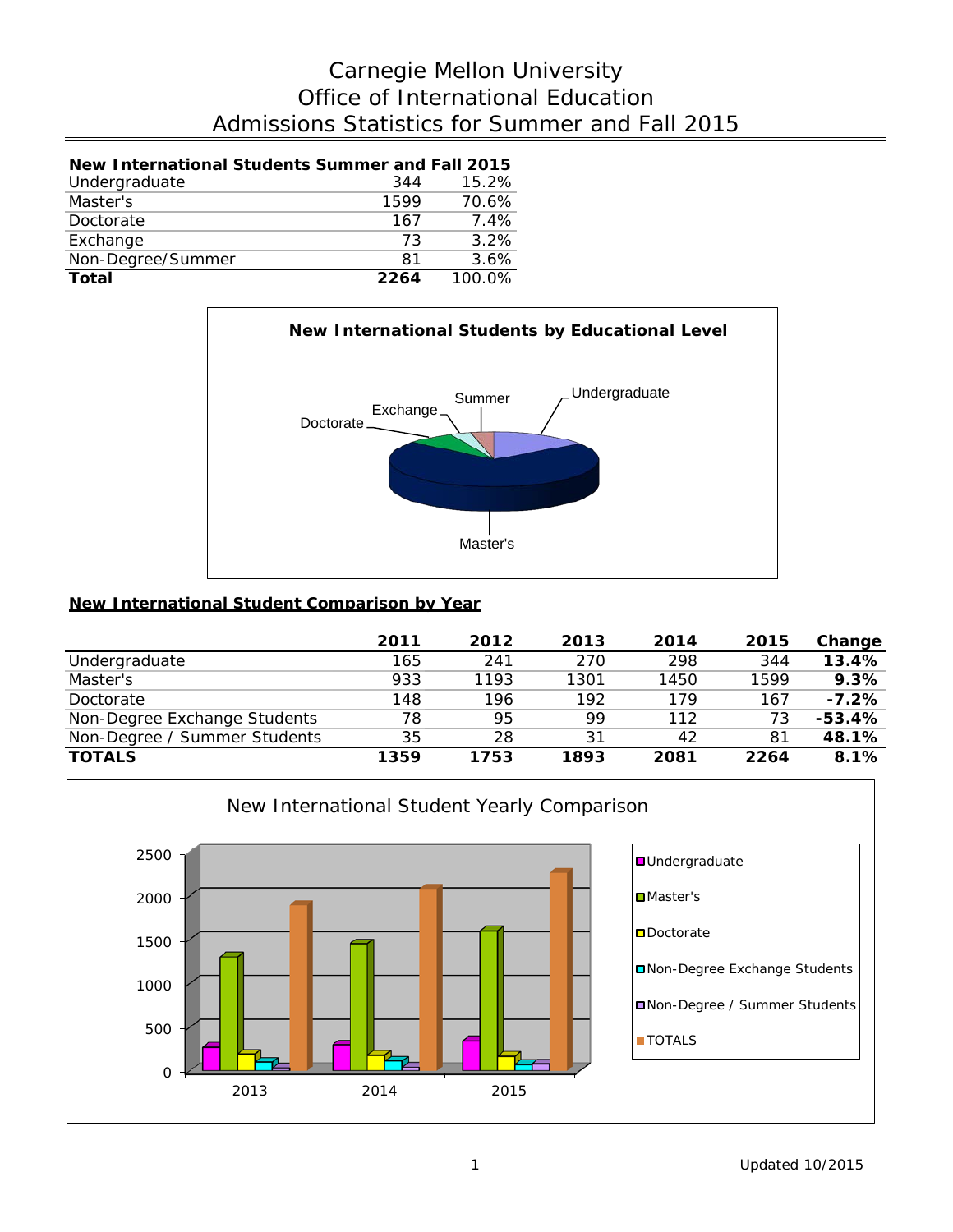# Admissions Statistics for Summer and Fall 2015 Office of International Education Carnegie Mellon University

### **New International Students by Region**

|                  |           |          |     |                    | Non-          |       |
|------------------|-----------|----------|-----|--------------------|---------------|-------|
|                  |           |          |     |                    | Degree/       |       |
|                  | Undergrad | Master's |     | Doctorate Exchange | <b>Summer</b> | Total |
| Africa           |           | 12       |     |                    |               | 20    |
| Asia             | 310       | 1501     | 107 | 23                 | 64            | 2005  |
| Europe           | 13        | 20       | 24  | 22                 | h             | 85    |
| Latin America    |           | 29       |     |                    | 5             | 42    |
| Middle East      |           | 18       | 12  | 23                 |               | 55    |
| North America    | 14        | 17       | 13  | 2                  |               | 49    |
| Oceania          | っ         | っ        |     |                    | ⌒             | 8     |
| <b>Stateless</b> |           |          |     |                    |               |       |
| <b>Total</b>     | 344       | 1599     | 167 | 73                 | 81            | 2264  |



### **Primary Sources of Funding**

|                            |       |          |           | Non-Degree/ |        |       |  |
|----------------------------|-------|----------|-----------|-------------|--------|-------|--|
|                            | Ugrad | Master's | Doctorate | Exchange    | Summer | Total |  |
| Current/Future Employer    |       |          |           |             |        |       |  |
| Home Govt or University    |       | 41       |           | 10          | 10     | 69    |  |
| Personal & Family Funds    | 340   | 1523     |           | 60          |        | 2003  |  |
| Private Sponsor            |       | 25       |           |             |        | 30    |  |
| U.S. College or University |       | 10       | 152       |             |        | 162   |  |
| <b>Totals</b>              | 344   | 1599     | 167       | 73          | 81     | 2264  |  |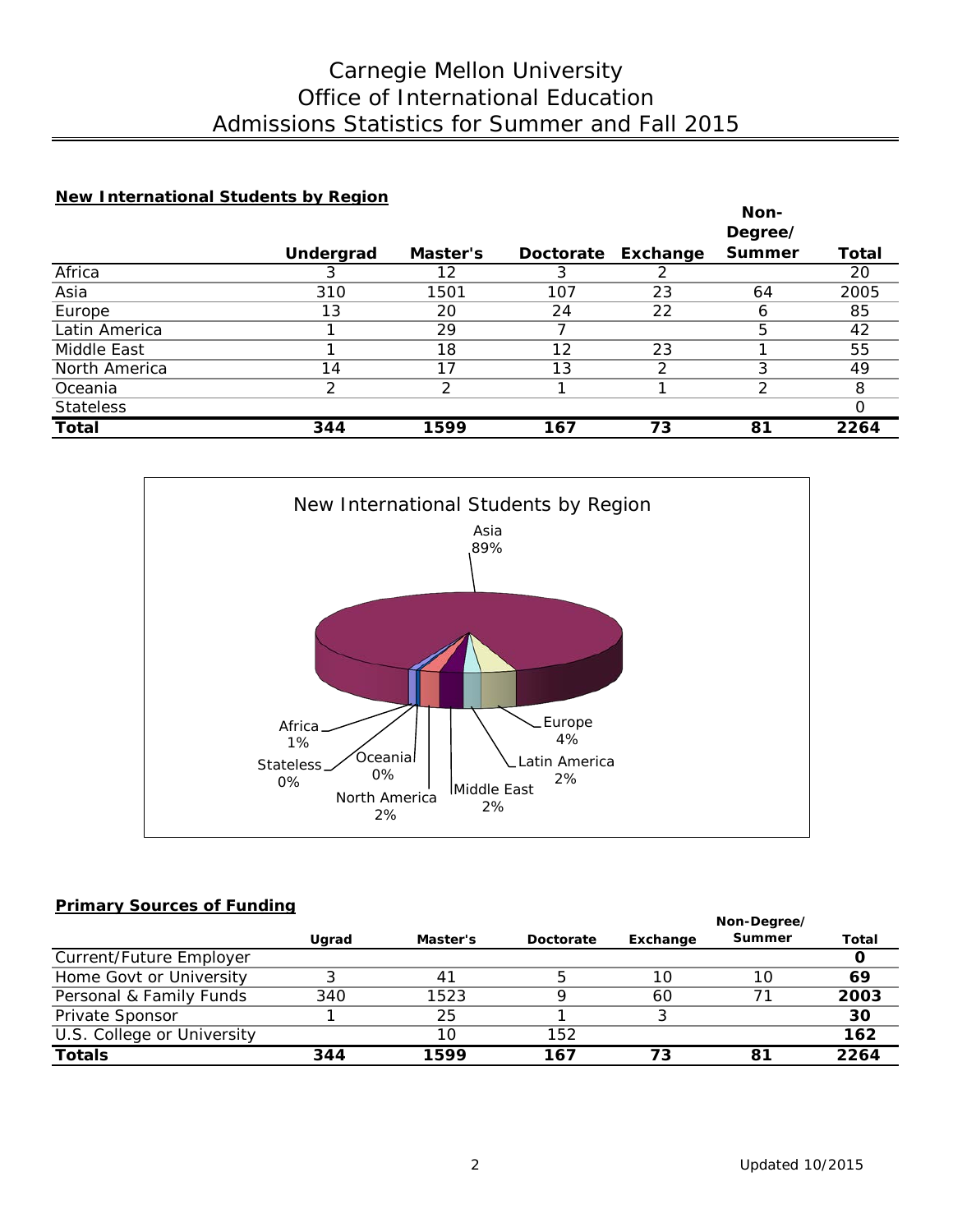# Carnegie Mellon University Office of International Education Admissions Statistics for Summer and Fall 2015

### **New International Students by Country of Citizenship**

|                              |                         |                |                |                | Non-           |                                                    |
|------------------------------|-------------------------|----------------|----------------|----------------|----------------|----------------------------------------------------|
|                              |                         |                |                |                | Degree/        |                                                    |
| Country                      | Ugrad                   | Master's       | Doctorate      | Exchange       | <b>Summer</b>  | <b>Total</b>                                       |
| Albania                      |                         |                | 1              |                |                | 1                                                  |
| Argentina                    |                         |                | $\overline{1}$ |                |                | 1                                                  |
| Armenia                      |                         | 1              |                |                |                | 1                                                  |
| Australia                    | $\overline{2}$          | $\overline{2}$ | $\overline{1}$ | 1              | 1              | $\overline{\mathbf{z}}$                            |
| Azerbaijan                   |                         |                | $\overline{2}$ |                |                | $\overline{2}$                                     |
| Bangladesh                   |                         | $\overline{1}$ | $\overline{1}$ | $\overline{3}$ |                | $\overline{\mathbf{5}}$                            |
| Belgium                      |                         | $\overline{1}$ | $\overline{1}$ |                | 1              | $\overline{\mathbf{3}}$                            |
| Bermuda                      |                         |                |                |                | $\overline{1}$ | 1                                                  |
| Botswana                     |                         | 1              |                |                |                | 1                                                  |
| <b>Brazil</b>                | 1                       | $\overline{5}$ | $\overline{2}$ |                |                | $\overline{8}$                                     |
| <b>Bulgaria</b>              |                         |                | $\overline{1}$ |                |                | 1                                                  |
| Canada                       | $\overline{13}$         | $\overline{8}$ | 10             | 1              | $\overline{3}$ | $\overline{35}$                                    |
| Chile                        |                         | $\overline{1}$ |                |                |                | 1                                                  |
| China                        | 167                     | 824            | 55             | $\overline{9}$ | 46             | 1101                                               |
| Colombia                     |                         | $\overline{8}$ | $\overline{3}$ |                |                | 11                                                 |
| Costa Rica                   |                         | $\overline{1}$ |                |                |                | 1                                                  |
| Croatia                      |                         |                | $\mathbf 1$    |                |                | $\overline{\mathbf{1}}$                            |
| Cyprus                       |                         |                |                |                | 1              | 1                                                  |
| Ecuador                      |                         |                |                |                | $\overline{2}$ | $\overline{2}$                                     |
| El Salvador                  |                         |                |                |                | 1              | 1                                                  |
| Egypt                        |                         |                | $\overline{1}$ | $\overline{2}$ |                | $\overline{\mathbf{3}}$                            |
| France                       | 1                       | $\overline{3}$ |                | $\overline{3}$ |                | $\overline{\mathbf{z}}$                            |
| Germany                      |                         | 1              |                | $\overline{6}$ |                | $\overline{\mathbf{z}}$                            |
| Greece                       | 1                       | 1              | $\overline{3}$ |                |                | $\overline{\mathbf{5}}$                            |
| Hong Kong                    | $\overline{3}$          | $\overline{2}$ |                |                |                | $\overline{5}$                                     |
| India                        | 49                      | 552            | 30             | $\overline{3}$ | $\overline{4}$ | 638                                                |
| Indonesia                    | $\overline{3}$          | 6              |                |                | 1              | 10                                                 |
| Iran                         |                         | 1              | 7              |                |                | $\overline{\mathbf{8}}$                            |
| Iraq                         |                         |                |                | 1              |                | 1                                                  |
| Ireland                      |                         |                | $\overline{2}$ |                |                | $\overline{2}$                                     |
| <b>Israel</b>                |                         | $\overline{2}$ |                | 1              | 1              | $\overline{\mathbf{4}}$                            |
| Italy                        |                         |                | $\overline{1}$ | $\overline{4}$ |                | $\overline{5}$                                     |
| Japan                        | $\overline{2}$          | 14             | $\overline{3}$ | 1              |                | $\overline{20}$                                    |
| Jordan                       | $\overline{\mathbb{1}}$ |                |                |                |                | 1                                                  |
| Kazakhstan                   |                         | 4              |                |                |                | 4                                                  |
| Kenya                        | 1                       | $\overline{1}$ |                |                |                | $\overline{\mathbf{2}}$                            |
| Korea, South                 | 64                      | 16             | $\overline{8}$ | $\overline{2}$ | $\overline{5}$ | 95                                                 |
| Kosovo                       |                         |                |                | $\overline{1}$ |                | $\overline{\mathbf{1}}$                            |
| Kuwait                       | $\overline{1}$          | $\overline{2}$ |                |                |                | $\overline{\mathbf{3}}$                            |
| Lebanon                      |                         | $\overline{1}$ |                |                |                | $\overline{\mathbf{1}}$                            |
| Libya                        |                         |                |                | 1              |                | $\overline{1}$                                     |
| Lithuania                    |                         | 1              |                |                |                | $\overline{1}$                                     |
|                              | $\overline{\mathbf{1}}$ | $\overline{1}$ | $\overline{1}$ | $\overline{2}$ | 1              |                                                    |
| Malaysia<br><b>Mauritius</b> |                         | $\overline{1}$ |                |                |                | $\overline{\mathbf{6}}$<br>$\overline{\mathbf{1}}$ |
| Mexico                       | $\overline{\mathbb{1}}$ | 9              | $\overline{3}$ | 1              |                | $\overline{14}$                                    |
|                              | $\overline{\mathbb{1}}$ |                |                |                |                | $\overline{\mathbf{1}}$                            |
| Myanmar                      |                         |                |                |                |                |                                                    |
| Nepal                        | $\overline{\mathbf{1}}$ | $\overline{1}$ |                |                |                | $\overline{2}$                                     |
| Netherlands                  | $\overline{1}$          |                | 1              | 1              |                | $\overline{\mathbf{3}}$                            |
| New Zealand                  |                         |                |                |                | $\overline{1}$ | $\overline{\mathbf{1}}$                            |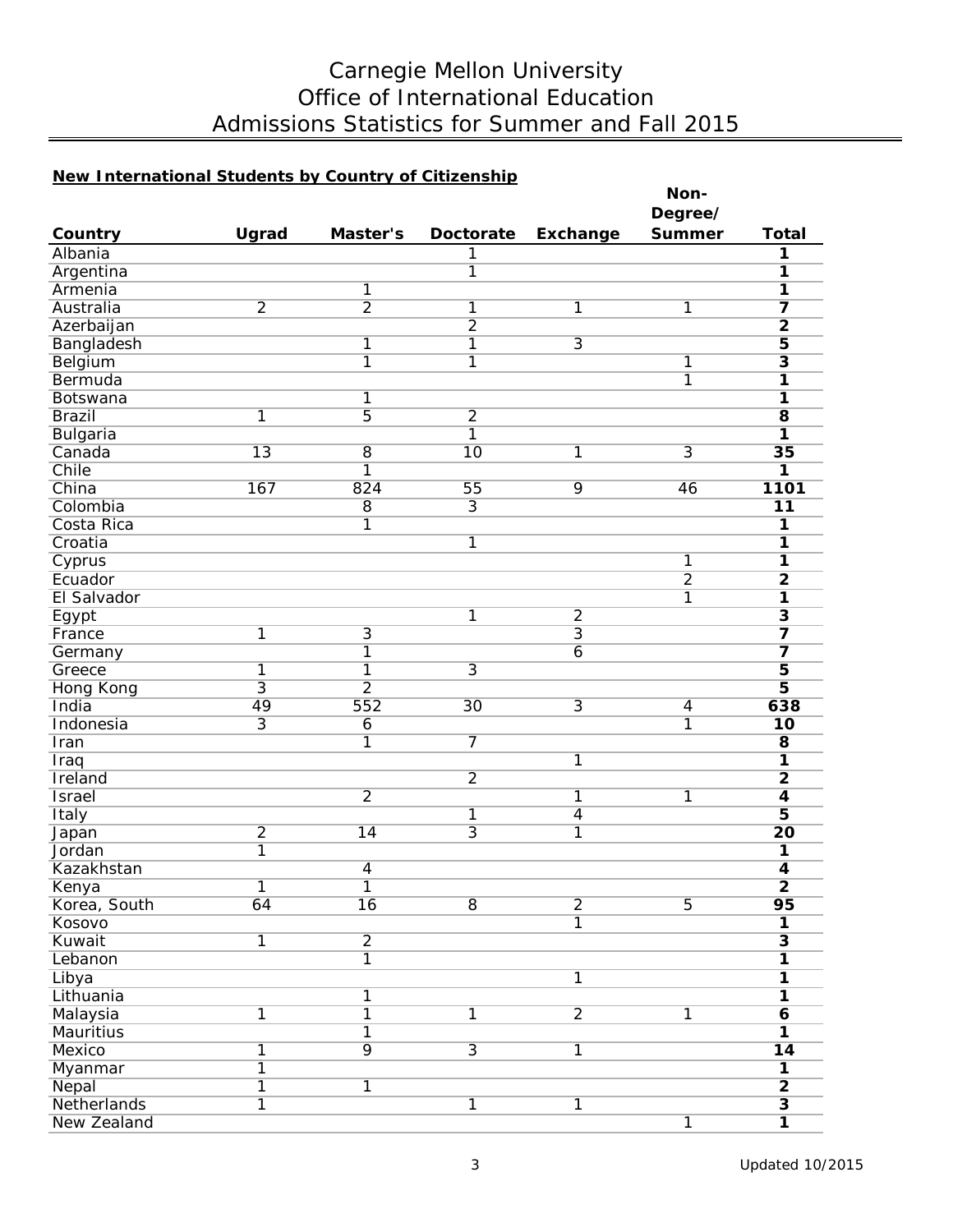|                       |                |                |                         |                 | Non-           |                         |
|-----------------------|----------------|----------------|-------------------------|-----------------|----------------|-------------------------|
|                       |                |                |                         |                 | Degree/        |                         |
| Country               | Ugrad          | Master's       | <b>Doctorate</b>        | Exchange        | <b>Summer</b>  | <b>Total</b>            |
| Nigeria               | 1              | $\overline{3}$ | $\overline{2}$          |                 |                | $\overline{6}$          |
| Pakistan              |                | 9              | $\overline{3}$          | $\overline{5}$  |                | $\overline{17}$         |
| Peru                  |                | $\overline{8}$ |                         |                 |                | $\overline{\mathbf{8}}$ |
| Poland                | $\overline{2}$ |                |                         |                 |                | $\overline{2}$          |
| Portugal              |                | 1              | $\overline{2}$          | 1               |                | $\overline{4}$          |
| Qatar                 |                |                |                         | $\overline{14}$ |                | $\overline{14}$         |
| Romania               |                |                | 1                       |                 |                | 1                       |
| Russia                |                | 1              | $\overline{2}$          |                 |                | $\overline{\mathbf{3}}$ |
| Rwanda                |                | $\overline{3}$ |                         |                 |                | $\overline{\mathbf{3}}$ |
| Saudi Arabia          |                | $\overline{3}$ | 1                       |                 |                | $\overline{4}$          |
| Senegal               | $\overline{1}$ |                |                         |                 |                | 1                       |
| Serbia                |                |                | 1                       |                 |                | 1                       |
| Singapore             | 7              | $\overline{8}$ | 1                       | $\overline{2}$  | $\overline{3}$ | $\overline{21}$         |
| South Africa          |                | $\overline{2}$ |                         |                 |                | $\overline{2}$          |
| Spain                 |                | $\overline{1}$ |                         | 1               |                | $\overline{2}$          |
| Sri Lanka             | $\overline{1}$ | $\overline{2}$ | $\overline{\mathbf{1}}$ |                 |                | $\overline{4}$          |
| Switzerland           |                |                |                         | 4               |                | $\overline{\mathbf{4}}$ |
| Taiwan                | 6              | 63             | $\overline{4}$          | 1               | $\mathbf{1}$   | $\overline{75}$         |
| Thailand              | $\overline{2}$ | 6              |                         |                 |                | $\overline{\mathbf{8}}$ |
| Trinidad & Tobago     |                | 1              |                         |                 |                | 1                       |
| <b>Turkey</b>         | $\overline{4}$ | 5              | $\overline{4}$          |                 | $\overline{3}$ | $\overline{16}$         |
| Uganda                |                | 1              |                         |                 |                | 1                       |
| <b>Ukraine</b>        |                |                | 1                       |                 |                | 1                       |
| <b>United Kingdom</b> | $\overline{4}$ | 4              |                         | 1               | 1              | $\overline{10}$         |
| Uruguay               |                | 1              |                         |                 |                | 1                       |
| Venezuela             |                | 4              | 1                       |                 | 1              | 6                       |
| Vietnam               | $\overline{2}$ | 1              | $\overline{3}$          |                 | $\overline{3}$ | $\overline{9}$          |
| <b>West Bank</b>      |                |                | 1                       |                 |                | 1                       |
| Yemen                 |                |                |                         | 1               |                |                         |
| Total                 | 344            | 1599           | 167                     | 73              | 81             | 2264                    |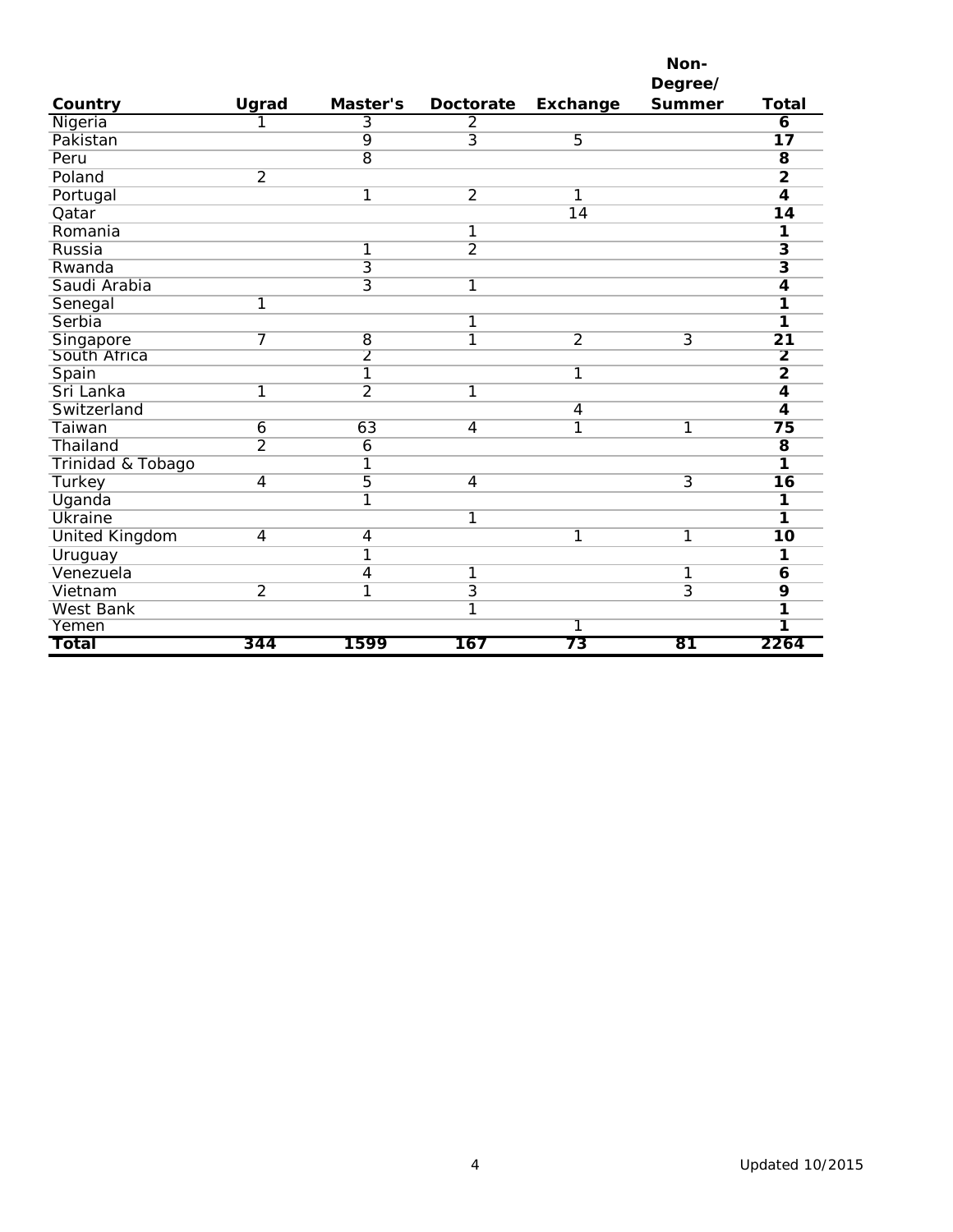# Carnegie Mellon University Office of International Education Admissions Statistics for Summer and Fall 2015

## **Colleges and Departments**

|                                                  |       |                |           |          | Non-                     |
|--------------------------------------------------|-------|----------------|-----------|----------|--------------------------|
|                                                  |       |                |           |          | Degree/                  |
| <b>CFA</b>                                       | Ugrad | Master's       | Doctorate | Exchange | Summer                   |
| Architecture                                     | 22    |                |           |          |                          |
| Architecture-Engineering-Construction Management |       | 5              |           |          |                          |
| Art                                              | 6     |                |           |          |                          |
| <b>Building Performance &amp; Diagnostics</b>    |       | 5              |           |          |                          |
| <b>Computational Design</b>                      |       | 3              |           |          |                          |
| Costume Design                                   |       |                |           |          |                          |
| Design                                           | 6     |                |           |          |                          |
| Music                                            |       |                |           |          | 3                        |
| Music & Technology                               |       | 2              |           |          |                          |
| Music Composition                                |       |                |           |          |                          |
| <b>Music Education</b>                           |       |                |           |          |                          |
| Music Performance                                |       | 8              |           |          | 3                        |
| Production Technology & Management               |       | $\overline{2}$ |           |          |                          |
| Scene Design                                     |       |                |           |          |                          |
| Sound Design                                     |       | 2              |           |          |                          |
| Sustainable Design                               |       | 10             |           |          |                          |
| Urban Design                                     |       | 6              |           |          |                          |
| Total                                            | 34    | 54             | 3         | 2        | $\overline{\phantom{a}}$ |

|                                                    |                |          |               |          | Non-     |
|----------------------------------------------------|----------------|----------|---------------|----------|----------|
|                                                    |                |          |               |          | Degree/  |
| <b>CIT</b>                                         | Ugrad          | Master's | Doctorate     | Exchange | Summer   |
| <b>Biomedical Engineering</b>                      |                | 26       | $\mathcal{P}$ |          |          |
| <b>Chemical Engineering</b>                        |                | 26       | 8             | 6        |          |
| Civil & Environmental Engineering                  | 2              | 73       | 5             | 1        |          |
| Colloids, Polymers, & Surfaces                     |                | 5        |               |          |          |
| Computational Design & Manufacturing               |                | 4        |               |          |          |
| Electrical & Computer Engineering                  | 3              | 70       | 28            | 4        |          |
| Emerging Media - Mobility                          |                |          |               |          |          |
| Energy Science, Technology, & Policy               |                | 18       |               |          |          |
| Engineering & Public Policy                        |                |          | 4             |          |          |
| General CIT                                        | 103            |          |               |          |          |
| <b>Information Networking</b>                      |                | 54       |               |          |          |
| <b>Information Technology</b>                      |                | 2        |               |          |          |
| Information Technology - Information Security      |                | 24       |               |          |          |
| Information Technology - Mobility                  |                | 18       |               |          |          |
| Information Technology - Software Management       |                | 9        |               |          |          |
| Materials Science & Engineering                    |                | 28       | 6             | 1        |          |
| Mechanical Engineering                             | $\overline{2}$ | 89       | 10            | 2        |          |
| Silicon Valley - Electrical & Computer Engineering |                | 26       |               |          |          |
| Silicon Valley - Software Engineering              |                | 28       |               |          |          |
| Software Engineering                               |                | 8        |               |          |          |
| Total                                              | 110            | 509      | 64            | 14       | $\Omega$ |

|                                          |          |           |          | Non-<br>Degree/ |
|------------------------------------------|----------|-----------|----------|-----------------|
| <b>Heinz College</b>                     | Master's | Doctorate | Exchange | Summer          |
| Arts Management                          |          |           |          |                 |
| Entertainment Industry Management        |          |           |          |                 |
| General Heinz College (SMU LARC)         |          |           |          |                 |
| Health Care Policy & Management          |          |           |          |                 |
| Information Security Policy & Management |          |           |          |                 |
| <b>Information Systems Management</b>    | 258      |           |          |                 |
| <b>Public Management</b>                 |          |           |          |                 |
| Public Policy & Management               | 38       |           |          |                 |
| Total                                    | 335      |           |          |                 |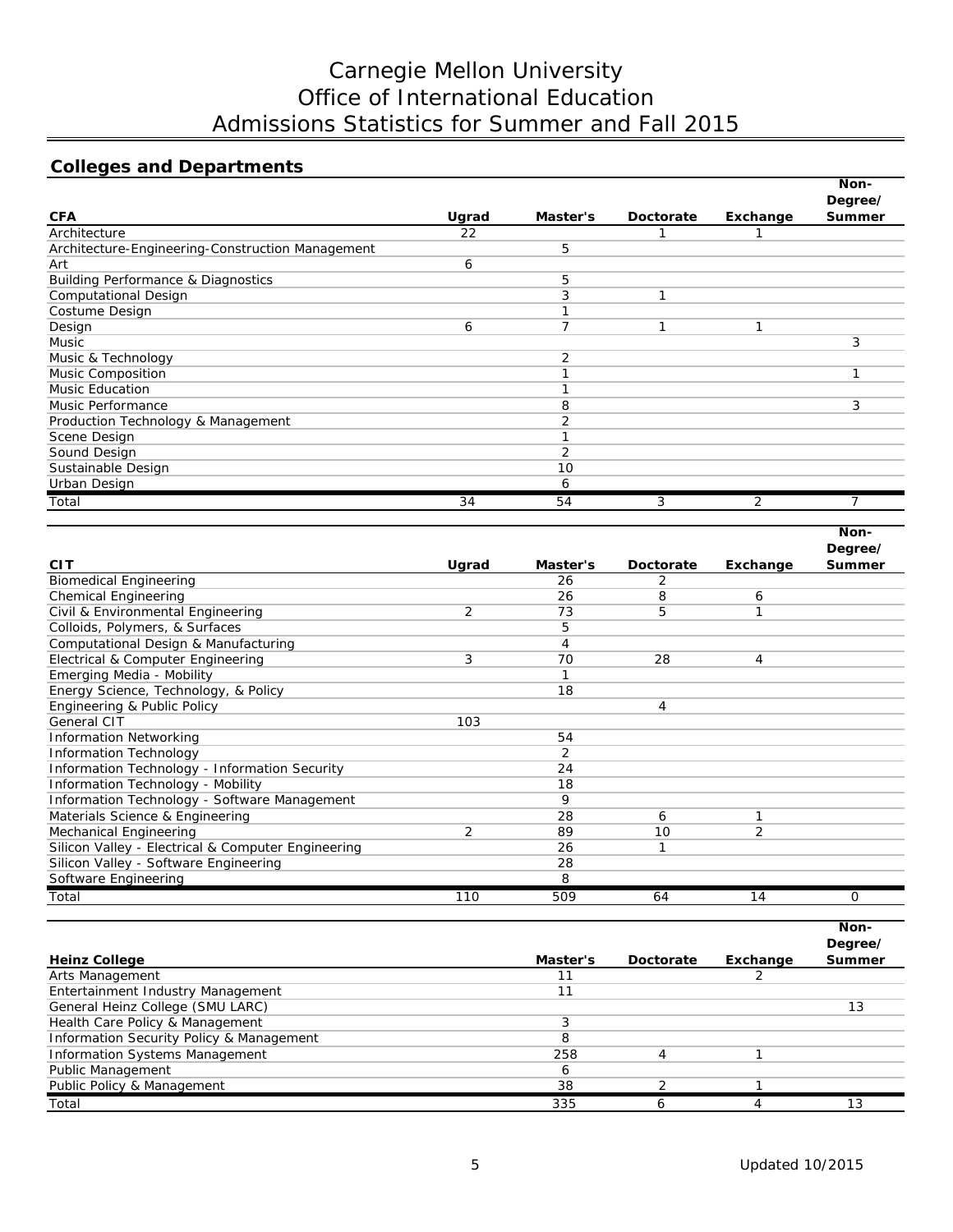# **Colleges and Departments (continued)**

| Ugrad<br>Summer<br><b>Dietrich College</b><br>Master's<br>Doctorate<br>Exchange<br>Applied Second Language Acquisition<br>3<br>Behavioral Decision Theory<br>1<br>2<br>2<br>Economics<br>$\overline{2}$<br>English<br><b>Decision Science</b><br>2<br>51<br><b>General HSS</b><br>12<br><b>Information Systems</b><br>$\mathbf{1}$<br><b>International Relations &amp; Politics</b><br>3<br>Logic, Computation, & Methodology<br>2<br>1<br><b>Neural Computation</b><br>2<br>Professional Writing<br>$\mathbf{1}$<br>Psychology<br>2<br>$\overline{2}$<br>Second Language Acquisition<br>9<br><b>Statistical Practice</b><br><b>Statistics</b><br>6<br>69<br>17<br>Total<br>14<br>4<br>0<br>Non-<br>Degree/<br><b>MCS</b><br>Ugrad<br>Master's<br>Doctorate<br>Exchange<br>Summer<br>Algorithms, Combinatorics, & Optimization<br>3<br>$\mathbf{1}$<br>Chemistry<br>7<br><b>Computational Biology</b><br>17<br><b>General MCS</b><br>53<br><b>Mathematical Sciences</b><br>$\mathbf{1}$<br>8<br>8<br>1<br>Physics<br>Total<br>55<br>17<br>26<br>1<br>0<br>Non-<br>Degree/<br><b>SCS</b><br>Ugrad<br>Exchange<br>Master's<br>Doctorate<br>Summer<br>Biotechnology Innovation & Computation<br>30<br>Computation, Organizations, & Society<br>1<br><b>Computational Biology</b><br>1<br><b>Computational Data Science</b><br>43<br>Computer Science<br>39<br>25<br>9<br>14<br>20<br><b>Computer Vision</b><br>Educational Technology & Applied Learning Sciences<br>3<br>Emerging Media - Interactions in Media<br>$\mathbf{1}$<br>3<br>Emerging Media - Multimedia Data Science<br>Emerging Media - Sound & Music Computing<br>$\mathbf{1}$<br>Emerging Media - Visual Computing<br>1<br>21<br>Human-Computer Interaction<br>6<br>Information Technology (eBusiness Technology)<br>71<br>Information Technology (Embedded SE)<br>10<br>$\overline{8}$<br>Information Technology (Privacy Engineering)<br>Information Technology (Software Engineering)<br>38<br>5<br>Information Technology Strategy<br>21<br><b>Intelligent Information Systems</b><br>Language & Information Technologies<br>5<br>Language Technologies<br>25<br>Machine Learning<br>9<br>6<br>25<br>Robotic Systems Development<br>Robotics<br>32<br>3<br>Robotics Technology<br>14<br>13<br>Software Engineering<br>$\overline{2}$ |  |  | Non-    |
|-------------------------------------------------------------------------------------------------------------------------------------------------------------------------------------------------------------------------------------------------------------------------------------------------------------------------------------------------------------------------------------------------------------------------------------------------------------------------------------------------------------------------------------------------------------------------------------------------------------------------------------------------------------------------------------------------------------------------------------------------------------------------------------------------------------------------------------------------------------------------------------------------------------------------------------------------------------------------------------------------------------------------------------------------------------------------------------------------------------------------------------------------------------------------------------------------------------------------------------------------------------------------------------------------------------------------------------------------------------------------------------------------------------------------------------------------------------------------------------------------------------------------------------------------------------------------------------------------------------------------------------------------------------------------------------------------------------------------------------------------------------------------------------------------------------------------------------------------------------------------------------------------------------------------------------------------------------------------------------------------------------------------------------------------------------------------------------------------------------------------------------------------------------------------------------------------------------------------------------------------------------------------------------------------------|--|--|---------|
|                                                                                                                                                                                                                                                                                                                                                                                                                                                                                                                                                                                                                                                                                                                                                                                                                                                                                                                                                                                                                                                                                                                                                                                                                                                                                                                                                                                                                                                                                                                                                                                                                                                                                                                                                                                                                                                                                                                                                                                                                                                                                                                                                                                                                                                                                                       |  |  | Degree/ |
|                                                                                                                                                                                                                                                                                                                                                                                                                                                                                                                                                                                                                                                                                                                                                                                                                                                                                                                                                                                                                                                                                                                                                                                                                                                                                                                                                                                                                                                                                                                                                                                                                                                                                                                                                                                                                                                                                                                                                                                                                                                                                                                                                                                                                                                                                                       |  |  |         |
|                                                                                                                                                                                                                                                                                                                                                                                                                                                                                                                                                                                                                                                                                                                                                                                                                                                                                                                                                                                                                                                                                                                                                                                                                                                                                                                                                                                                                                                                                                                                                                                                                                                                                                                                                                                                                                                                                                                                                                                                                                                                                                                                                                                                                                                                                                       |  |  |         |
|                                                                                                                                                                                                                                                                                                                                                                                                                                                                                                                                                                                                                                                                                                                                                                                                                                                                                                                                                                                                                                                                                                                                                                                                                                                                                                                                                                                                                                                                                                                                                                                                                                                                                                                                                                                                                                                                                                                                                                                                                                                                                                                                                                                                                                                                                                       |  |  |         |
|                                                                                                                                                                                                                                                                                                                                                                                                                                                                                                                                                                                                                                                                                                                                                                                                                                                                                                                                                                                                                                                                                                                                                                                                                                                                                                                                                                                                                                                                                                                                                                                                                                                                                                                                                                                                                                                                                                                                                                                                                                                                                                                                                                                                                                                                                                       |  |  |         |
|                                                                                                                                                                                                                                                                                                                                                                                                                                                                                                                                                                                                                                                                                                                                                                                                                                                                                                                                                                                                                                                                                                                                                                                                                                                                                                                                                                                                                                                                                                                                                                                                                                                                                                                                                                                                                                                                                                                                                                                                                                                                                                                                                                                                                                                                                                       |  |  |         |
|                                                                                                                                                                                                                                                                                                                                                                                                                                                                                                                                                                                                                                                                                                                                                                                                                                                                                                                                                                                                                                                                                                                                                                                                                                                                                                                                                                                                                                                                                                                                                                                                                                                                                                                                                                                                                                                                                                                                                                                                                                                                                                                                                                                                                                                                                                       |  |  |         |
|                                                                                                                                                                                                                                                                                                                                                                                                                                                                                                                                                                                                                                                                                                                                                                                                                                                                                                                                                                                                                                                                                                                                                                                                                                                                                                                                                                                                                                                                                                                                                                                                                                                                                                                                                                                                                                                                                                                                                                                                                                                                                                                                                                                                                                                                                                       |  |  |         |
|                                                                                                                                                                                                                                                                                                                                                                                                                                                                                                                                                                                                                                                                                                                                                                                                                                                                                                                                                                                                                                                                                                                                                                                                                                                                                                                                                                                                                                                                                                                                                                                                                                                                                                                                                                                                                                                                                                                                                                                                                                                                                                                                                                                                                                                                                                       |  |  |         |
|                                                                                                                                                                                                                                                                                                                                                                                                                                                                                                                                                                                                                                                                                                                                                                                                                                                                                                                                                                                                                                                                                                                                                                                                                                                                                                                                                                                                                                                                                                                                                                                                                                                                                                                                                                                                                                                                                                                                                                                                                                                                                                                                                                                                                                                                                                       |  |  |         |
|                                                                                                                                                                                                                                                                                                                                                                                                                                                                                                                                                                                                                                                                                                                                                                                                                                                                                                                                                                                                                                                                                                                                                                                                                                                                                                                                                                                                                                                                                                                                                                                                                                                                                                                                                                                                                                                                                                                                                                                                                                                                                                                                                                                                                                                                                                       |  |  |         |
|                                                                                                                                                                                                                                                                                                                                                                                                                                                                                                                                                                                                                                                                                                                                                                                                                                                                                                                                                                                                                                                                                                                                                                                                                                                                                                                                                                                                                                                                                                                                                                                                                                                                                                                                                                                                                                                                                                                                                                                                                                                                                                                                                                                                                                                                                                       |  |  |         |
|                                                                                                                                                                                                                                                                                                                                                                                                                                                                                                                                                                                                                                                                                                                                                                                                                                                                                                                                                                                                                                                                                                                                                                                                                                                                                                                                                                                                                                                                                                                                                                                                                                                                                                                                                                                                                                                                                                                                                                                                                                                                                                                                                                                                                                                                                                       |  |  |         |
|                                                                                                                                                                                                                                                                                                                                                                                                                                                                                                                                                                                                                                                                                                                                                                                                                                                                                                                                                                                                                                                                                                                                                                                                                                                                                                                                                                                                                                                                                                                                                                                                                                                                                                                                                                                                                                                                                                                                                                                                                                                                                                                                                                                                                                                                                                       |  |  |         |
|                                                                                                                                                                                                                                                                                                                                                                                                                                                                                                                                                                                                                                                                                                                                                                                                                                                                                                                                                                                                                                                                                                                                                                                                                                                                                                                                                                                                                                                                                                                                                                                                                                                                                                                                                                                                                                                                                                                                                                                                                                                                                                                                                                                                                                                                                                       |  |  |         |
|                                                                                                                                                                                                                                                                                                                                                                                                                                                                                                                                                                                                                                                                                                                                                                                                                                                                                                                                                                                                                                                                                                                                                                                                                                                                                                                                                                                                                                                                                                                                                                                                                                                                                                                                                                                                                                                                                                                                                                                                                                                                                                                                                                                                                                                                                                       |  |  |         |
|                                                                                                                                                                                                                                                                                                                                                                                                                                                                                                                                                                                                                                                                                                                                                                                                                                                                                                                                                                                                                                                                                                                                                                                                                                                                                                                                                                                                                                                                                                                                                                                                                                                                                                                                                                                                                                                                                                                                                                                                                                                                                                                                                                                                                                                                                                       |  |  |         |
|                                                                                                                                                                                                                                                                                                                                                                                                                                                                                                                                                                                                                                                                                                                                                                                                                                                                                                                                                                                                                                                                                                                                                                                                                                                                                                                                                                                                                                                                                                                                                                                                                                                                                                                                                                                                                                                                                                                                                                                                                                                                                                                                                                                                                                                                                                       |  |  |         |
|                                                                                                                                                                                                                                                                                                                                                                                                                                                                                                                                                                                                                                                                                                                                                                                                                                                                                                                                                                                                                                                                                                                                                                                                                                                                                                                                                                                                                                                                                                                                                                                                                                                                                                                                                                                                                                                                                                                                                                                                                                                                                                                                                                                                                                                                                                       |  |  |         |
|                                                                                                                                                                                                                                                                                                                                                                                                                                                                                                                                                                                                                                                                                                                                                                                                                                                                                                                                                                                                                                                                                                                                                                                                                                                                                                                                                                                                                                                                                                                                                                                                                                                                                                                                                                                                                                                                                                                                                                                                                                                                                                                                                                                                                                                                                                       |  |  |         |
|                                                                                                                                                                                                                                                                                                                                                                                                                                                                                                                                                                                                                                                                                                                                                                                                                                                                                                                                                                                                                                                                                                                                                                                                                                                                                                                                                                                                                                                                                                                                                                                                                                                                                                                                                                                                                                                                                                                                                                                                                                                                                                                                                                                                                                                                                                       |  |  |         |
|                                                                                                                                                                                                                                                                                                                                                                                                                                                                                                                                                                                                                                                                                                                                                                                                                                                                                                                                                                                                                                                                                                                                                                                                                                                                                                                                                                                                                                                                                                                                                                                                                                                                                                                                                                                                                                                                                                                                                                                                                                                                                                                                                                                                                                                                                                       |  |  |         |
|                                                                                                                                                                                                                                                                                                                                                                                                                                                                                                                                                                                                                                                                                                                                                                                                                                                                                                                                                                                                                                                                                                                                                                                                                                                                                                                                                                                                                                                                                                                                                                                                                                                                                                                                                                                                                                                                                                                                                                                                                                                                                                                                                                                                                                                                                                       |  |  |         |
|                                                                                                                                                                                                                                                                                                                                                                                                                                                                                                                                                                                                                                                                                                                                                                                                                                                                                                                                                                                                                                                                                                                                                                                                                                                                                                                                                                                                                                                                                                                                                                                                                                                                                                                                                                                                                                                                                                                                                                                                                                                                                                                                                                                                                                                                                                       |  |  |         |
|                                                                                                                                                                                                                                                                                                                                                                                                                                                                                                                                                                                                                                                                                                                                                                                                                                                                                                                                                                                                                                                                                                                                                                                                                                                                                                                                                                                                                                                                                                                                                                                                                                                                                                                                                                                                                                                                                                                                                                                                                                                                                                                                                                                                                                                                                                       |  |  |         |
|                                                                                                                                                                                                                                                                                                                                                                                                                                                                                                                                                                                                                                                                                                                                                                                                                                                                                                                                                                                                                                                                                                                                                                                                                                                                                                                                                                                                                                                                                                                                                                                                                                                                                                                                                                                                                                                                                                                                                                                                                                                                                                                                                                                                                                                                                                       |  |  |         |
|                                                                                                                                                                                                                                                                                                                                                                                                                                                                                                                                                                                                                                                                                                                                                                                                                                                                                                                                                                                                                                                                                                                                                                                                                                                                                                                                                                                                                                                                                                                                                                                                                                                                                                                                                                                                                                                                                                                                                                                                                                                                                                                                                                                                                                                                                                       |  |  |         |
|                                                                                                                                                                                                                                                                                                                                                                                                                                                                                                                                                                                                                                                                                                                                                                                                                                                                                                                                                                                                                                                                                                                                                                                                                                                                                                                                                                                                                                                                                                                                                                                                                                                                                                                                                                                                                                                                                                                                                                                                                                                                                                                                                                                                                                                                                                       |  |  |         |
|                                                                                                                                                                                                                                                                                                                                                                                                                                                                                                                                                                                                                                                                                                                                                                                                                                                                                                                                                                                                                                                                                                                                                                                                                                                                                                                                                                                                                                                                                                                                                                                                                                                                                                                                                                                                                                                                                                                                                                                                                                                                                                                                                                                                                                                                                                       |  |  |         |
|                                                                                                                                                                                                                                                                                                                                                                                                                                                                                                                                                                                                                                                                                                                                                                                                                                                                                                                                                                                                                                                                                                                                                                                                                                                                                                                                                                                                                                                                                                                                                                                                                                                                                                                                                                                                                                                                                                                                                                                                                                                                                                                                                                                                                                                                                                       |  |  |         |
|                                                                                                                                                                                                                                                                                                                                                                                                                                                                                                                                                                                                                                                                                                                                                                                                                                                                                                                                                                                                                                                                                                                                                                                                                                                                                                                                                                                                                                                                                                                                                                                                                                                                                                                                                                                                                                                                                                                                                                                                                                                                                                                                                                                                                                                                                                       |  |  |         |
|                                                                                                                                                                                                                                                                                                                                                                                                                                                                                                                                                                                                                                                                                                                                                                                                                                                                                                                                                                                                                                                                                                                                                                                                                                                                                                                                                                                                                                                                                                                                                                                                                                                                                                                                                                                                                                                                                                                                                                                                                                                                                                                                                                                                                                                                                                       |  |  |         |
|                                                                                                                                                                                                                                                                                                                                                                                                                                                                                                                                                                                                                                                                                                                                                                                                                                                                                                                                                                                                                                                                                                                                                                                                                                                                                                                                                                                                                                                                                                                                                                                                                                                                                                                                                                                                                                                                                                                                                                                                                                                                                                                                                                                                                                                                                                       |  |  |         |
|                                                                                                                                                                                                                                                                                                                                                                                                                                                                                                                                                                                                                                                                                                                                                                                                                                                                                                                                                                                                                                                                                                                                                                                                                                                                                                                                                                                                                                                                                                                                                                                                                                                                                                                                                                                                                                                                                                                                                                                                                                                                                                                                                                                                                                                                                                       |  |  |         |
|                                                                                                                                                                                                                                                                                                                                                                                                                                                                                                                                                                                                                                                                                                                                                                                                                                                                                                                                                                                                                                                                                                                                                                                                                                                                                                                                                                                                                                                                                                                                                                                                                                                                                                                                                                                                                                                                                                                                                                                                                                                                                                                                                                                                                                                                                                       |  |  |         |
|                                                                                                                                                                                                                                                                                                                                                                                                                                                                                                                                                                                                                                                                                                                                                                                                                                                                                                                                                                                                                                                                                                                                                                                                                                                                                                                                                                                                                                                                                                                                                                                                                                                                                                                                                                                                                                                                                                                                                                                                                                                                                                                                                                                                                                                                                                       |  |  |         |
|                                                                                                                                                                                                                                                                                                                                                                                                                                                                                                                                                                                                                                                                                                                                                                                                                                                                                                                                                                                                                                                                                                                                                                                                                                                                                                                                                                                                                                                                                                                                                                                                                                                                                                                                                                                                                                                                                                                                                                                                                                                                                                                                                                                                                                                                                                       |  |  |         |
|                                                                                                                                                                                                                                                                                                                                                                                                                                                                                                                                                                                                                                                                                                                                                                                                                                                                                                                                                                                                                                                                                                                                                                                                                                                                                                                                                                                                                                                                                                                                                                                                                                                                                                                                                                                                                                                                                                                                                                                                                                                                                                                                                                                                                                                                                                       |  |  |         |
|                                                                                                                                                                                                                                                                                                                                                                                                                                                                                                                                                                                                                                                                                                                                                                                                                                                                                                                                                                                                                                                                                                                                                                                                                                                                                                                                                                                                                                                                                                                                                                                                                                                                                                                                                                                                                                                                                                                                                                                                                                                                                                                                                                                                                                                                                                       |  |  |         |
|                                                                                                                                                                                                                                                                                                                                                                                                                                                                                                                                                                                                                                                                                                                                                                                                                                                                                                                                                                                                                                                                                                                                                                                                                                                                                                                                                                                                                                                                                                                                                                                                                                                                                                                                                                                                                                                                                                                                                                                                                                                                                                                                                                                                                                                                                                       |  |  |         |
|                                                                                                                                                                                                                                                                                                                                                                                                                                                                                                                                                                                                                                                                                                                                                                                                                                                                                                                                                                                                                                                                                                                                                                                                                                                                                                                                                                                                                                                                                                                                                                                                                                                                                                                                                                                                                                                                                                                                                                                                                                                                                                                                                                                                                                                                                                       |  |  |         |
|                                                                                                                                                                                                                                                                                                                                                                                                                                                                                                                                                                                                                                                                                                                                                                                                                                                                                                                                                                                                                                                                                                                                                                                                                                                                                                                                                                                                                                                                                                                                                                                                                                                                                                                                                                                                                                                                                                                                                                                                                                                                                                                                                                                                                                                                                                       |  |  |         |
|                                                                                                                                                                                                                                                                                                                                                                                                                                                                                                                                                                                                                                                                                                                                                                                                                                                                                                                                                                                                                                                                                                                                                                                                                                                                                                                                                                                                                                                                                                                                                                                                                                                                                                                                                                                                                                                                                                                                                                                                                                                                                                                                                                                                                                                                                                       |  |  |         |
|                                                                                                                                                                                                                                                                                                                                                                                                                                                                                                                                                                                                                                                                                                                                                                                                                                                                                                                                                                                                                                                                                                                                                                                                                                                                                                                                                                                                                                                                                                                                                                                                                                                                                                                                                                                                                                                                                                                                                                                                                                                                                                                                                                                                                                                                                                       |  |  |         |
|                                                                                                                                                                                                                                                                                                                                                                                                                                                                                                                                                                                                                                                                                                                                                                                                                                                                                                                                                                                                                                                                                                                                                                                                                                                                                                                                                                                                                                                                                                                                                                                                                                                                                                                                                                                                                                                                                                                                                                                                                                                                                                                                                                                                                                                                                                       |  |  |         |
|                                                                                                                                                                                                                                                                                                                                                                                                                                                                                                                                                                                                                                                                                                                                                                                                                                                                                                                                                                                                                                                                                                                                                                                                                                                                                                                                                                                                                                                                                                                                                                                                                                                                                                                                                                                                                                                                                                                                                                                                                                                                                                                                                                                                                                                                                                       |  |  |         |
|                                                                                                                                                                                                                                                                                                                                                                                                                                                                                                                                                                                                                                                                                                                                                                                                                                                                                                                                                                                                                                                                                                                                                                                                                                                                                                                                                                                                                                                                                                                                                                                                                                                                                                                                                                                                                                                                                                                                                                                                                                                                                                                                                                                                                                                                                                       |  |  |         |
|                                                                                                                                                                                                                                                                                                                                                                                                                                                                                                                                                                                                                                                                                                                                                                                                                                                                                                                                                                                                                                                                                                                                                                                                                                                                                                                                                                                                                                                                                                                                                                                                                                                                                                                                                                                                                                                                                                                                                                                                                                                                                                                                                                                                                                                                                                       |  |  |         |
|                                                                                                                                                                                                                                                                                                                                                                                                                                                                                                                                                                                                                                                                                                                                                                                                                                                                                                                                                                                                                                                                                                                                                                                                                                                                                                                                                                                                                                                                                                                                                                                                                                                                                                                                                                                                                                                                                                                                                                                                                                                                                                                                                                                                                                                                                                       |  |  |         |
|                                                                                                                                                                                                                                                                                                                                                                                                                                                                                                                                                                                                                                                                                                                                                                                                                                                                                                                                                                                                                                                                                                                                                                                                                                                                                                                                                                                                                                                                                                                                                                                                                                                                                                                                                                                                                                                                                                                                                                                                                                                                                                                                                                                                                                                                                                       |  |  |         |
|                                                                                                                                                                                                                                                                                                                                                                                                                                                                                                                                                                                                                                                                                                                                                                                                                                                                                                                                                                                                                                                                                                                                                                                                                                                                                                                                                                                                                                                                                                                                                                                                                                                                                                                                                                                                                                                                                                                                                                                                                                                                                                                                                                                                                                                                                                       |  |  |         |
|                                                                                                                                                                                                                                                                                                                                                                                                                                                                                                                                                                                                                                                                                                                                                                                                                                                                                                                                                                                                                                                                                                                                                                                                                                                                                                                                                                                                                                                                                                                                                                                                                                                                                                                                                                                                                                                                                                                                                                                                                                                                                                                                                                                                                                                                                                       |  |  |         |
|                                                                                                                                                                                                                                                                                                                                                                                                                                                                                                                                                                                                                                                                                                                                                                                                                                                                                                                                                                                                                                                                                                                                                                                                                                                                                                                                                                                                                                                                                                                                                                                                                                                                                                                                                                                                                                                                                                                                                                                                                                                                                                                                                                                                                                                                                                       |  |  |         |
|                                                                                                                                                                                                                                                                                                                                                                                                                                                                                                                                                                                                                                                                                                                                                                                                                                                                                                                                                                                                                                                                                                                                                                                                                                                                                                                                                                                                                                                                                                                                                                                                                                                                                                                                                                                                                                                                                                                                                                                                                                                                                                                                                                                                                                                                                                       |  |  |         |
|                                                                                                                                                                                                                                                                                                                                                                                                                                                                                                                                                                                                                                                                                                                                                                                                                                                                                                                                                                                                                                                                                                                                                                                                                                                                                                                                                                                                                                                                                                                                                                                                                                                                                                                                                                                                                                                                                                                                                                                                                                                                                                                                                                                                                                                                                                       |  |  |         |
|                                                                                                                                                                                                                                                                                                                                                                                                                                                                                                                                                                                                                                                                                                                                                                                                                                                                                                                                                                                                                                                                                                                                                                                                                                                                                                                                                                                                                                                                                                                                                                                                                                                                                                                                                                                                                                                                                                                                                                                                                                                                                                                                                                                                                                                                                                       |  |  |         |
|                                                                                                                                                                                                                                                                                                                                                                                                                                                                                                                                                                                                                                                                                                                                                                                                                                                                                                                                                                                                                                                                                                                                                                                                                                                                                                                                                                                                                                                                                                                                                                                                                                                                                                                                                                                                                                                                                                                                                                                                                                                                                                                                                                                                                                                                                                       |  |  |         |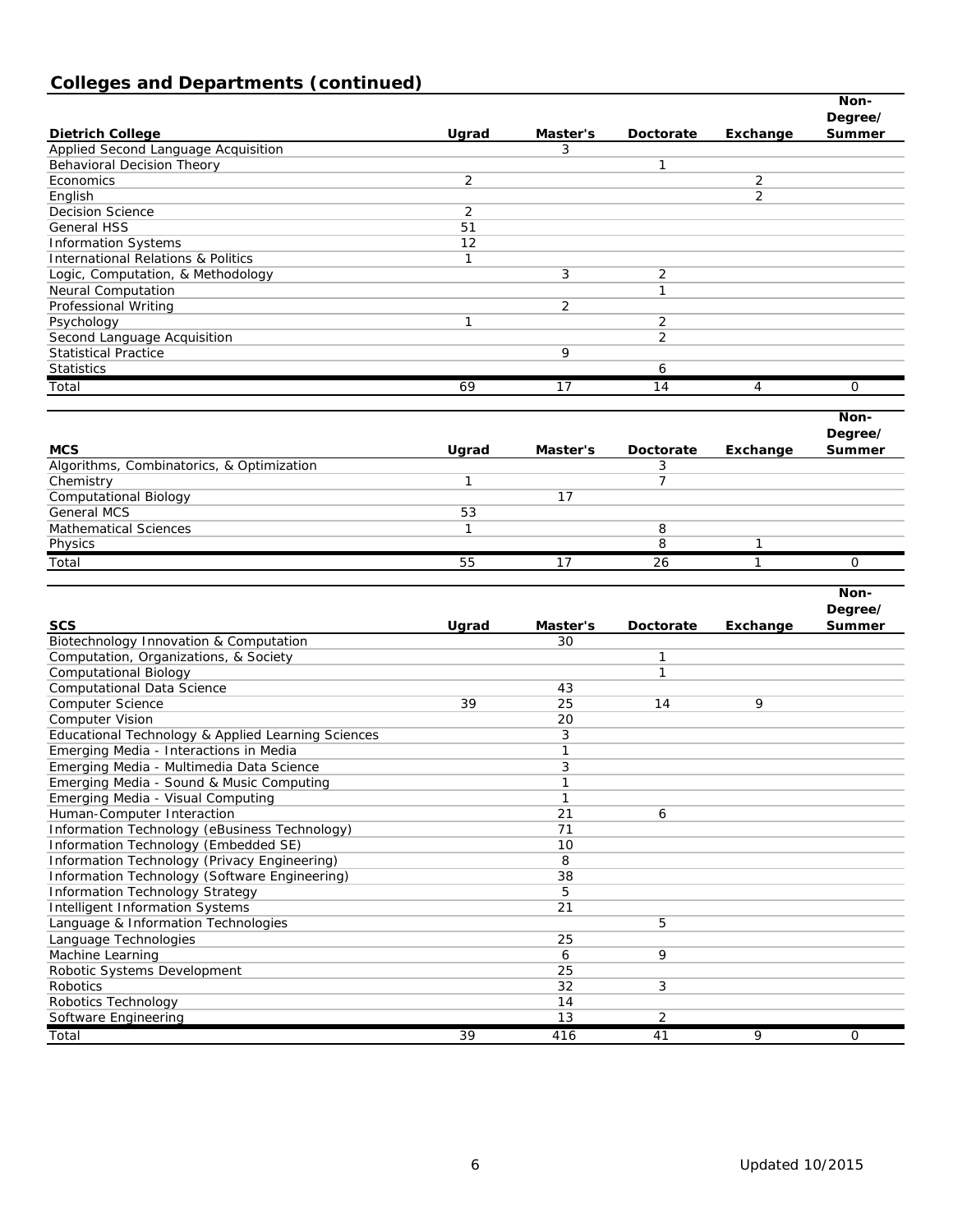# **Colleges and Departments (continued)**

|                                                          |       |          |           |          | Non-    |
|----------------------------------------------------------|-------|----------|-----------|----------|---------|
|                                                          |       |          |           |          | Degree/ |
| <b>Tepper</b>                                            | Ugrad | Master's | Doctorate | Exchange | Summer  |
| <b>Business Administration</b>                           | 24    |          |           | 8        |         |
| <b>Computational Finance</b>                             |       | 85       |           |          |         |
| Economics                                                |       |          | 4         |          |         |
| <b>Industrial Administration</b>                         |       | 71       | 9         |          |         |
| Total                                                    | 24    | 156      | 13        | 8        | 0       |
|                                                          |       |          |           |          | Non-    |
|                                                          |       |          |           |          | Degree/ |
| <b>CMU</b>                                               | Ugrad | Master's | Doctorate | Exchange | Summer  |
| Entertainment Technology                                 |       | 55       |           |          |         |
| Humanities & Arts                                        | п     |          |           |          |         |
| <b>Integrated Innovation for Products &amp; Services</b> |       | 18       |           |          |         |
| Pre-College                                              |       |          |           |          | 61      |
| <b>Qatar Biological Sciences</b>                         |       |          |           | 8        |         |
| <b>Qatar Business Administration</b>                     |       |          |           | 11       |         |
| Qatar Computer Science                                   |       |          |           | 7        |         |
| <b>Qatar Information Systems</b>                         |       |          |           | 5        |         |
| Science & Humanities Scholars                            | 12    |          |           |          |         |
| Software Management                                      |       | 22       |           |          |         |
| Total                                                    | 13    | 95       | 0         | 31       | 61      |
| <b>Grand Total</b>                                       | 344   | 1599     | 167       | 73       | 81      |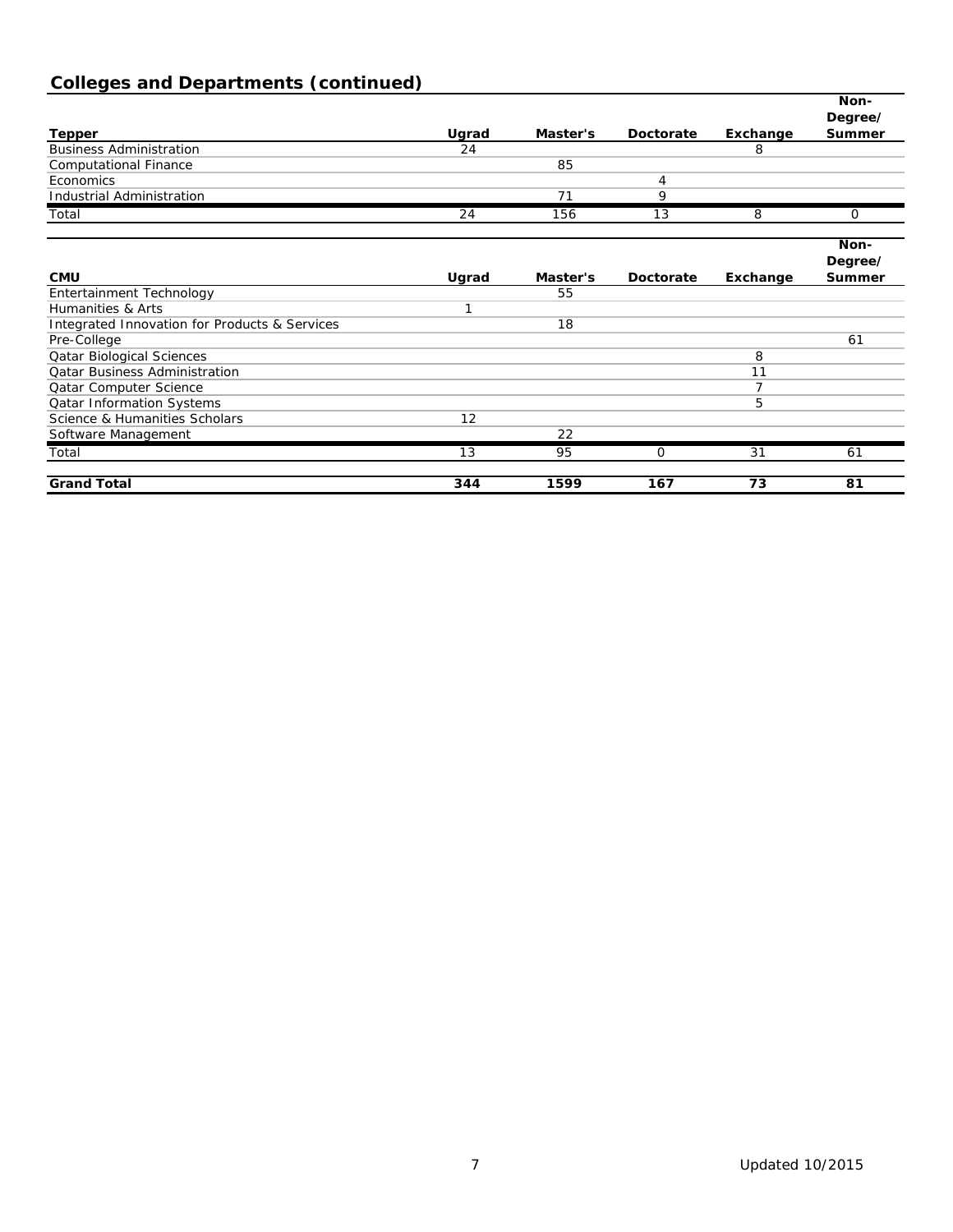## Carnegie Mellon University Office of International Education Admissions Statistics for Summer and Fall 2015

#### **New Undergraduate Students New Master's Students**

- 
- 
- 
- 
- 

Top 5 Home Countries Top 5 Home Countries Top 5 Home Countries<br>1. China (167) 1. China (824)

- 1. China (167) 1. China (824) 1. China (824) 2. South Korea (64)
- 2. South Korea (64)<br>3. India (49)
- 
- 
- 5. Singapore (7) 5. Japan (14)

- Top 5 Programs<br>1. Electrical & Computer Engineering (28) <br>1. Electrical & Computer Engineering (28) <br>1. Business Administration (19) 1. Electrical & Computer Engineering (28) 1. Business Administration 2. Computer Science (14) 2. Computer Science (16)
- 
- 2. Computer Science (14) 2. Computer Science (16) 3. Mechanical Engineering (10)<br>4. Machine Learning (9)
- 
- 4. Industrial Administration (9).

Top 5 Countries<br>1. China (55)

- 
- 
- 3. Canada (10)
- 4. South Korea (8) 3. Germany (6)
- 5. Iran (7) 4. Pakistan (5)

#### **All New International Students**

Top 5 Programs

- 1. Information Systems Management (263)
- 2. Electrical and Computer Engineering (105)
- 3. General CIT (103)
- 3. Mechanical Engineering (103)
- 5. Computer Science (87)

Top 5 Countries

- 1. China (1101)
- 2. India (638)
- 3. South Korea (95)
- 4. Taiwan (75)
- 5. Canada (35)

Top 5 Programs Top 5 Programs Top 5 Programs Top 5 Programs Top 5 Programs Top 5 Programs Top 5 Programs Top 5 Programs Top 5 Programs Top 5 Programs Top 5 Programs Top 5 Programs Top 5 Programs Top 5 Programs Top 5 Progra

- 1. General CIT (103) 1. General CIT (103)<br>
2. General MCS (53) 1. Information Systems Management (258)<br>
2. Mechanical Engineering (89)
- 2. General MCS (53) 2. Mechanical Engineering (89)
- 3. General HSS (51) <br>4. Computer Science (39) <br>4. Civil & Environmental Engine
- 4. Computer Science (39) <br>5. Business Administration (24) <br>5. Business Administration (24) <br>5. Information Technology (eBusiness Technology & Technology (eBusiness Technology & Technology & Technology
	- 5. Information Technology (eBusiness Technology) (71)
	- 5. Industrial Administration (71)

- 
- 
- 
- 3. India (49) 3. Taiwan (63) 4. South Korea (16)
	-

#### **New Doctoral Students New Exchange Students**

- 
- 
- 
- 4. Chemical Engineering (6) 5. Information Systems (5)
- 

1. China (55) Top 5 Countries

- 1. Qatar  $(14)$ <br>2. China  $(9)$
- 
- 
- 5. Italy (4)
- 5. Switzerland (4)